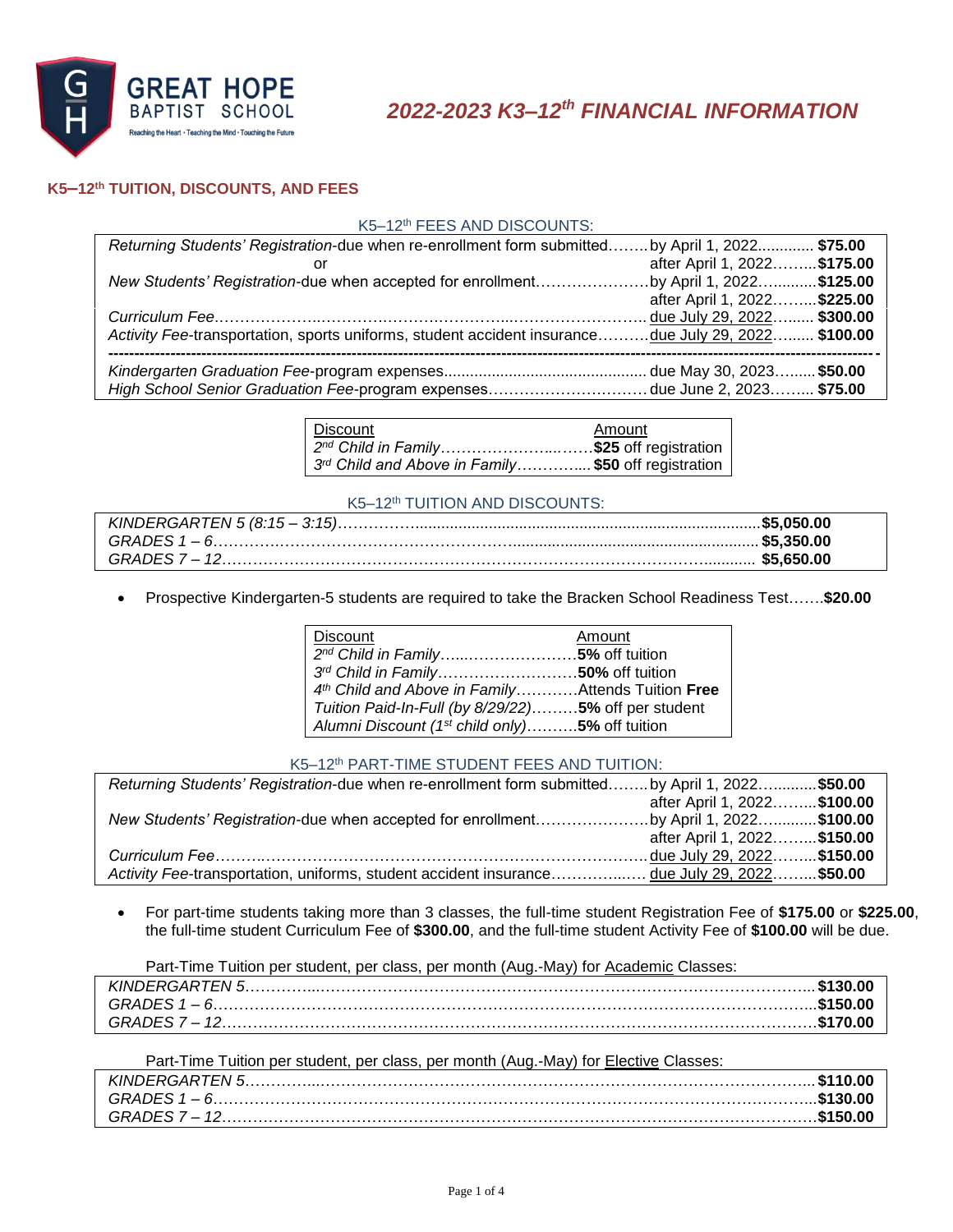#### **LITTLE SOLDIERS PRESCHOOL AND DAYCARE TUITION, DISCOUNTS, AND FEES**

## **SUMMER 2022** (June 6, 2022 – August 19, 2022)

 A non-refundable registration fee of **\$25.00** per child is due as soon as the child is accepted for summer enrollment in Little Soldiers Preschool and Daycare. (This fee is waived for any child currently attending.)

| TUITION AND DISCOUNTS:                                     |                             |             |  |
|------------------------------------------------------------|-----------------------------|-------------|--|
| 5-Day Programs' Tuition                                    | Per We <u>ek (11 weeks)</u> | Summer 2022 |  |
| 5-Full-Days-Per-Week (6:30a.m.-6:00p.m.)\$125.00\$1,375.00 |                             |             |  |
|                                                            |                             |             |  |
| 3-Day Programs' Tuition                                    |                             |             |  |
|                                                            |                             |             |  |
|                                                            |                             |             |  |

 The following tuition discounts are available and applicable only to children in the 2022 summer program and are exclusive of any siblings who have been or will be enrolled in fall day-school and/or preschool/daycare programs:

| <b>Discount</b>                                            | Amount |
|------------------------------------------------------------|--------|
| 2 <sup>nd</sup> Child in Family10%                         |        |
| 3rd Child in Family20%                                     |        |
| 4th Child and Above in Family50%                           |        |
| Tuition Paid-In-Full (by 6/6/2022)5% off per student       |        |
| Alumni Discount (1 <sup>st</sup> child only)5% off tuition |        |

**SCHOOL YEAR 2022-2023** (August 29, 2022 – June 2, 2023)

| FEES:                                                                                         |                              |  |
|-----------------------------------------------------------------------------------------------|------------------------------|--|
| Returning Students' Registration-due when re-enrollment form submittedby April 1, 2022\$25.00 |                              |  |
|                                                                                               | after April 1, 2022 \$75.00  |  |
|                                                                                               |                              |  |
|                                                                                               | after April 1, 2022 \$100.00 |  |
|                                                                                               |                              |  |
| Activity Fee-transportation and student accident insurance due July 29, 2022\$50.00           |                              |  |
|                                                                                               |                              |  |

#### TUITION AND DISCOUNTS:

| 2022-23 |
|---------|
|         |
|         |
|         |
|         |
|         |
|         |

• The following discounts are available to multiple children from one family in preschool and daycare and to children who have older siblings enrolled in  $K5 - 12$ <sup>th</sup> grades.

| Discount                                                   | Amount |
|------------------------------------------------------------|--------|
| 2 <sup>nd</sup> Child in Family10%                         |        |
| 3rd Child in Family20%                                     |        |
| 4 <sup>th</sup> Child and Above in Family50%               |        |
| Tuition Paid-In-Full (by 8/29/22) 5% off per student       |        |
| Alumni Discount (1 <sup>st</sup> child only)5% off tuition |        |

# **EXTENDED CARE**

- PURPOSE: To provide extended supervision before and after regular school hours for GHBS K3–12 students who need to arrive prior to 7:45a.m., or who have not been picked up by 3:30p.m. If a parent is present, a student must immediately leave *Extended Care* and transfer to the parent.
- HOURS: 6:30a.m. 7:45a.m. and 3:30p.m. 6:00p.m. (August 29, 2022 June 2, 2023)
- PROGRAM: Students may bring snacks and work on homework or recreate.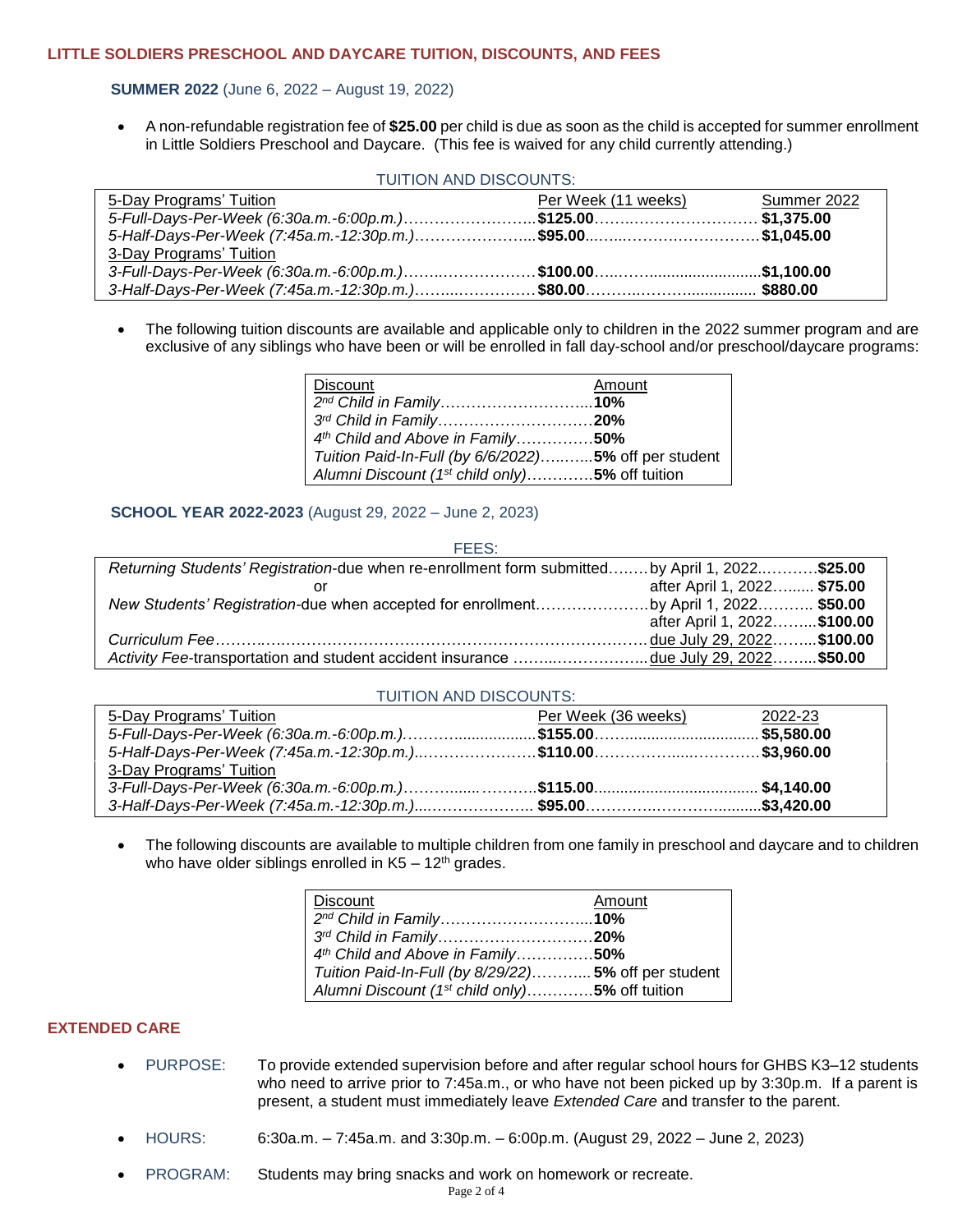FINANCES: K5–12 = The charge per hour for *Extended Care* is **\$10.00** per family. Charges are billed in quarter-hour increments to the closest quarter-hour (i.e. - a student who is picked up from *Extended Care* at 4:40p.m. will be charged \$12.50 for 1.25 hours at \$10.00 per hour). For students not picked up by 6:00p.m., a **\$5.00** fee (in addition to the regular **\$10.00** per hour charge) will be billed for every 15 minutes or part thereof the parent is late.

> K3–K4 = The charge per hour for late pickup or early drop-off of children not enrolled in the *All-Day Programs* is **\$4.00** per family, billed in quarter-hour increments. When children are not picked up by 6:00p.m., a **\$5.00** fee (in addition to the regular **\$4.00** per hour charge) will be billed for every 15 minutes or part thereof the parent is late.

> Late pickup/early drop-off charges are due the  $10<sup>th</sup>$  of the month after receipt of the monthly statement.

- SIBLINGS IN EXTRACURRICULAR ACTIVITIES: Students who have siblings involved in GHBS extracurricular activities (sports practices, home games, yearbook, etc.) will not be charged while in *Extended Care* until the extracurricular activity ends. At this point, the siblings involved in extracurricular activities will be sent to *Extended Care* and normal charges will apply.
- HOLIDAYS: *Extended Care* is provided only when GHBS is in session and is not available for K5–12 when school is half-day (except *Early Care),* or for K3–12 on certain days that will be announced.
- SIGN OUT: Students will be signed-in when they arrive in *Extended Care* and be signed-out when they leave. Advance, written notification must be given to the school office if someone other than a parent will be picking up a student.

### **GENERAL INFORMATION**

- All Registration, Curriculum, Activity, and Graduation Fees are per student and nonrefundable. They may be paid by cash, check, money order, bank check or credit card by July 29, 2022, or combined with the first automatic Tuition payment on August 10, 2022.
- All Tuition may either be paid (1) in-full, in advance by cash, check, bank check, or credit card; or (2) by automatic monthly payments debited from a checking or savings account or charged to a credit card.
- Miscellaneous charges (other than Tuition, Registration, Curriculum, and Activity Fees) listed on the statement from the previous month must be paid by the 10<sup>th</sup> of each following month by cash, check, money order, cashier's check, or credit card; or, they may be included with the monthly, automatic Tuition-payment debits or credit card charges.
- Any unpaid balance remaining on an account at the end of the automatic monthly tuition payment schedule will be charged/debited to the automatic monthly payment method on file on the 10<sup>th</sup> of the month following the last automatic monthly tuition payment.
- K5–12th Tuition paid by monthly payments begins with the first payment due on August 10, 2022, and the last on May 10, 2023 (10 payments). A monthly tuition installment represents one-tenth of the entire school year's tuition, not a month of education. Tuition cannot be adjusted for days missed for vacation, sickness, inclement weather, etc. If a part-time student attends 50% or more of the school days in a month, that month's full tuition will be due and no refund given.
- Summer Preschool and Daycare Tuition paid by monthly payments begins with the first payment due on June 10, 2022, and the last on July 10, 2022 (2 payments). Summer program tuition will be charged based on the number of weeks attended out of 11 weeks. Summer program tuition cannot be adjusted for a week(s) missed for vacation, sickness, inclement weather, etc. One to three days attended in a week will be billed as a *3-Day Program*, and four or five days attended in a week as a *5-Day Program*.
- Fall Preschool and Daycare Tuition paid by monthly payments begins with the first payment due on August 10, 2022, and the last on May 10, 2023. Tuition will be charged based on the number of weeks attended for those enrolling after August 29, 2022; therefore, the monthly installment amount for a child beginning after the first week of the fall session may be different than the amount listed above. Fall Session tuition cannot be adjusted for weeks missed for vacation, sickness, inclement weather, etc. One to three days attended in a week will be billed as a *3-Day Program*, and four or five days attended during a week will be charged as a *5-Day Program*.